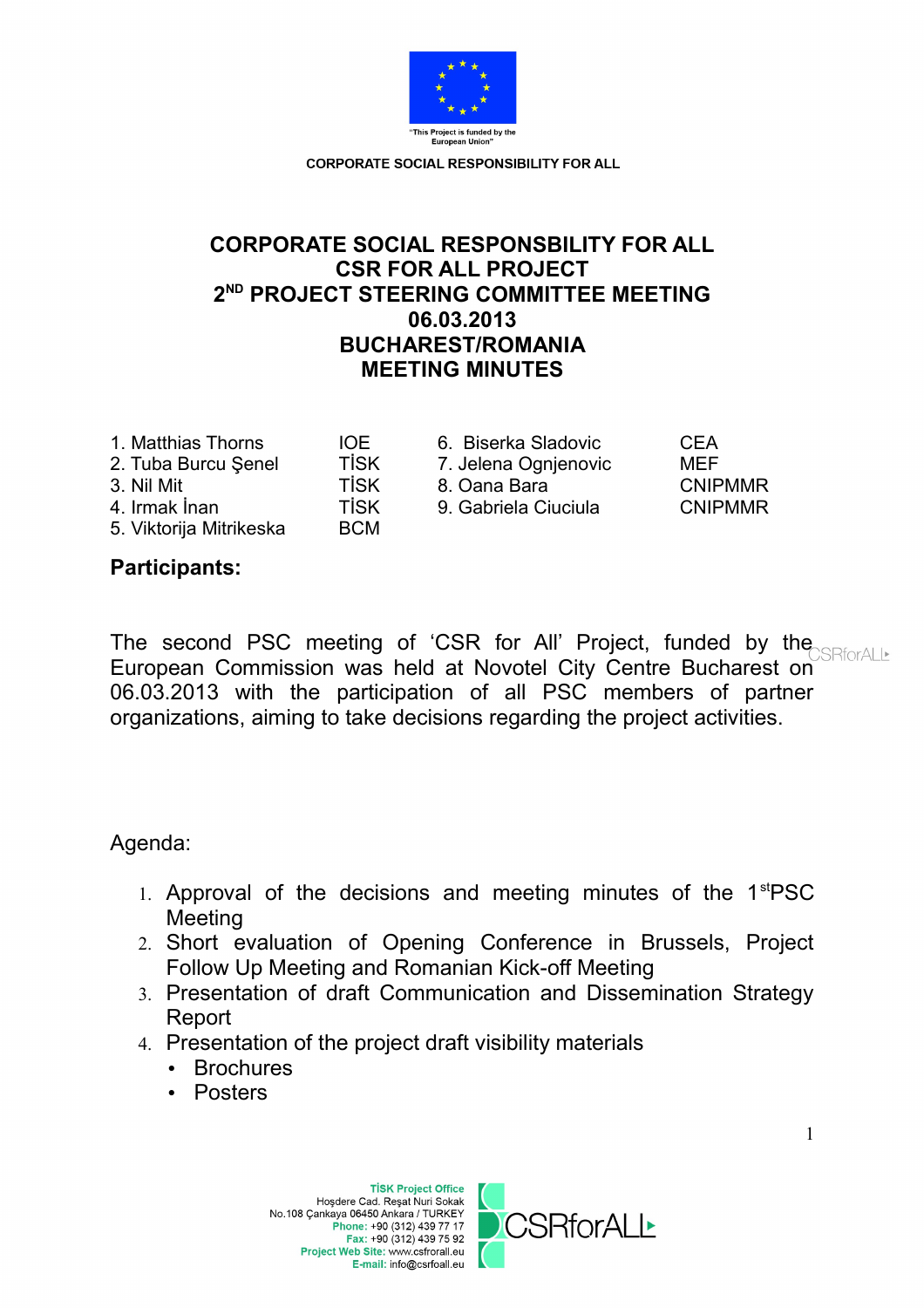

- Promotional materials
- 5. Presentation of the Project web-site
- 6. Presentation of the draft reports:
	- Project Road Map
	- Project Operational Implementation Plan
- 7. Determination of the strategies for the Implementation Strategy **Document**
- 8. Requests to be included in Inception Report
- 9. Planning of the Turkish Kick-off Meeting
- 10. Determination of the date and place of the next PSC meeting
- 11. Partnership Agreements and financial issues
- 12. Any other business / Questions and Answers

**Project Coordinator Nil Mit**, welcomed the PSC Members of all partners and expressed her greetings for the successful Romanian Kickoff Meeting. She asked the thoughts of CNIPMMR regarding their Kickoff Meeting.

**Oana Bara** stated that they were not expecting that much participants. CNIPMMR was very pleased with the crowd and interest.

**Gabriela Ciuciula** indicated that the participants coming from different areas such as private sector, media, government, NGOs and academia, expressed their greetings in the end of the meeting. She also added that they managed to gather 58 feedback forms from the participants which will be included to the reports.

**Biserka Sladovic** expressed her greetings and appreciated CNIPMMR's effort.

**Jelena Ognjenovic** stated that the first lesson learned from Romanian Kick-off Meeting was that the afternoon session is more effective. She asked which documents were put for the meeting file which was distributed among participants.

**Gabriela Ciuciula** clarified that the agenda of the meeting, leaflet,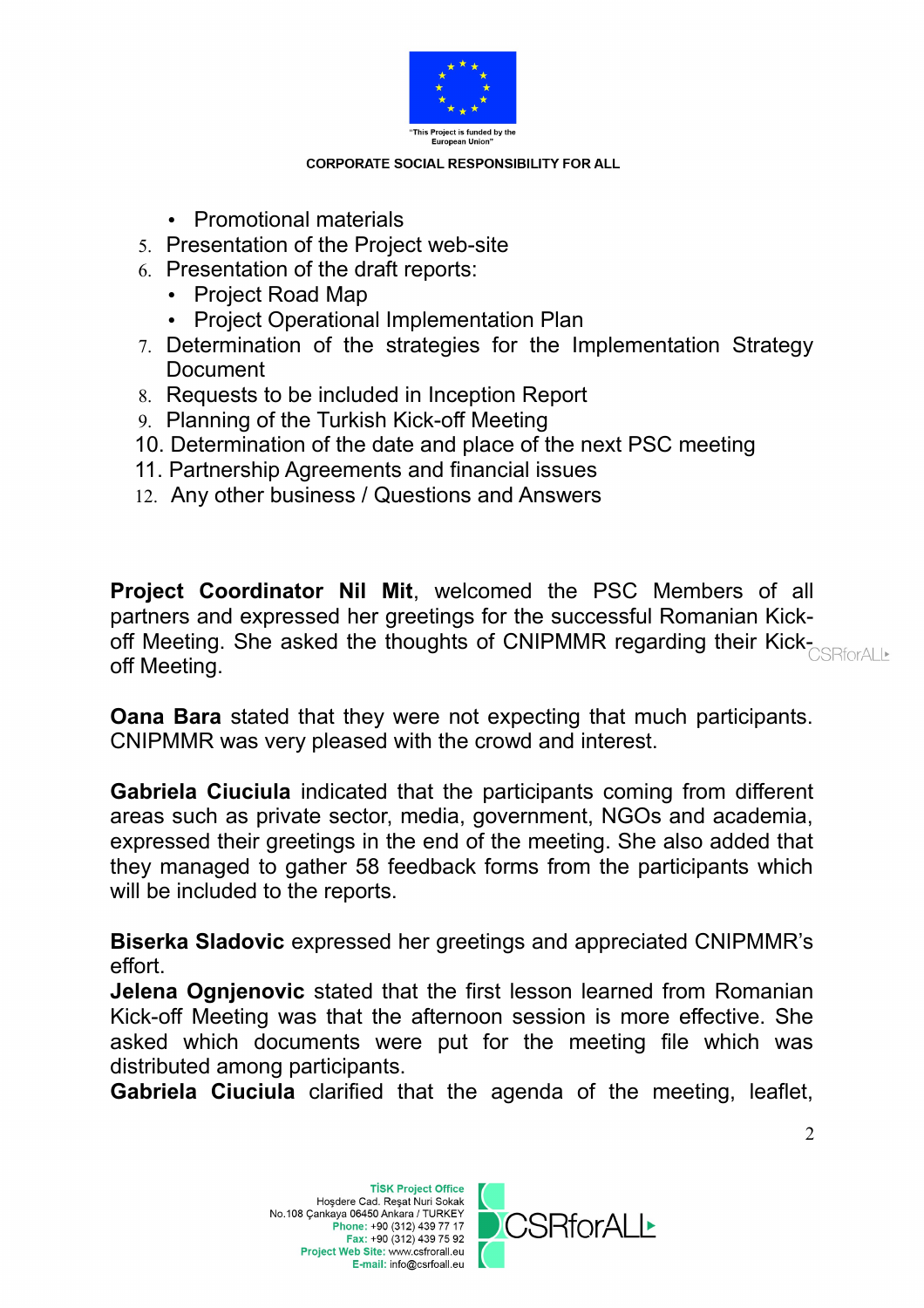

technical and political presentations, IOE fact sheet and feedback form were included to the file of the meeting. She also added that they had send press release before the meeting and there was a TV show recording during the meeting.

**Matthias Thorns** stated if the number of panelists is high, the length of the meeting must be longer as well. He congrats CNIPMMR for their attractive meeting and he added his greetings regarding the crowd which includes successful CSR Projects' managers too. He also noted that it was very smart idea to invite those managers since it would open the doors for future collaborations and chance to benefit from their network. Mr. Thorns added that 58 feedbacks was a great accomplishment and it was enough to write a one paper summary regarding the meeting. He also congrats CNIPMMR for the invitation to a TV Show which recorded during the meeting. He indicated that would be very effective if each partner could get the translation of the meeting paper and presentations which were done during the meeting.

**Gabriela Ciuciula** noted that she will be preparing the paper and CSRforALL translations and share them with partner.

**Nil Mit** asked CNIPMMR if they managed to reach their target groups in their Kick-off Meeting?

**Gabriela Ciuciula** stated that they have managed to reach target group since the participants were coming from trade unions, associations which are doing CSR, SMEs, academia and NGOs. She also added they have shared invitations through CSR portals and their members to be able to raise the amount of people show up.

**Matthias Thorns** asked CNIPMMR if they could provide the list of participants.

**Gabriela Ciuciula** stated that she will be sending the participant list together with other translated documents and the meeting minutes of Kick-off meeting to all partners.

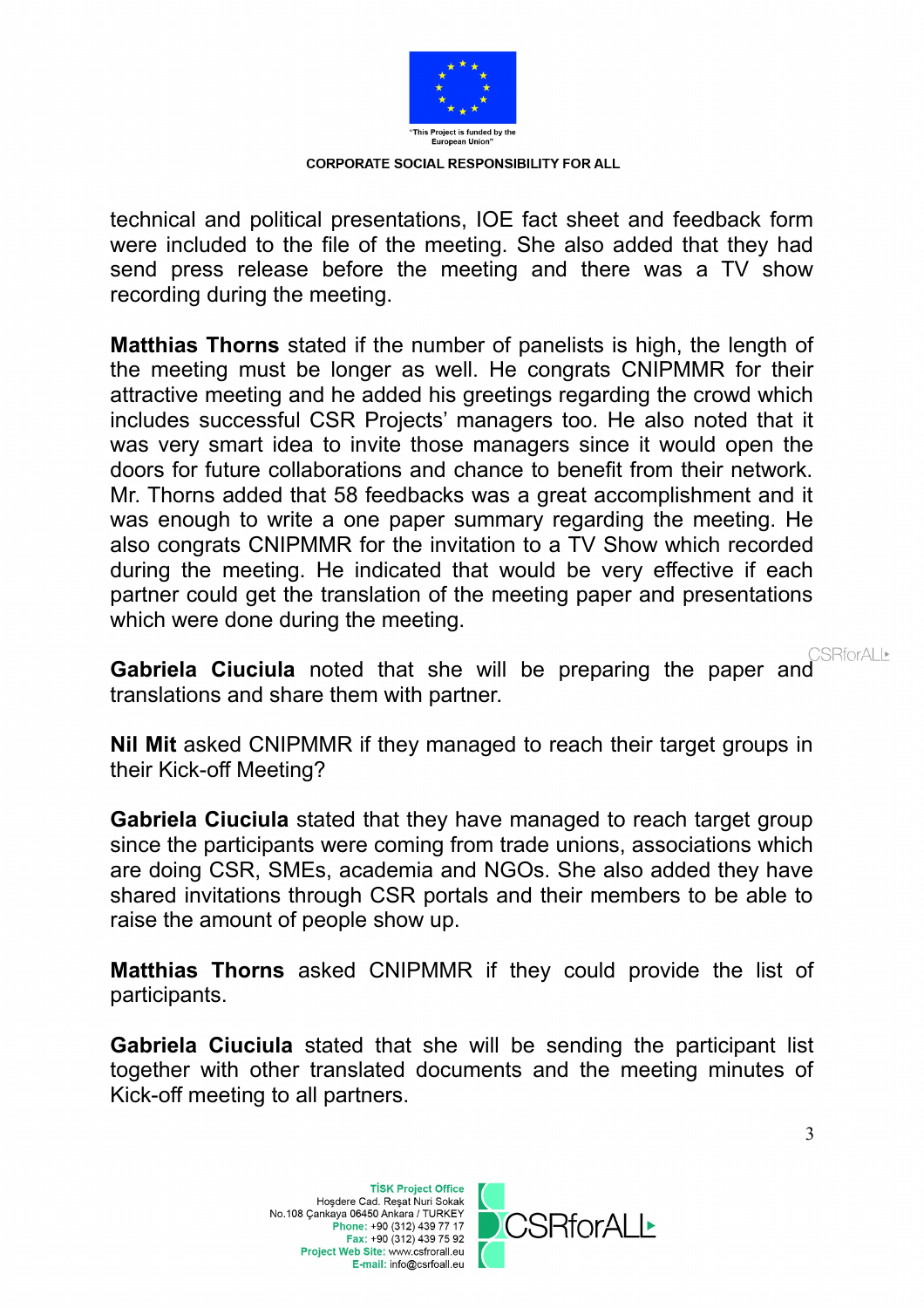

**Jelena Ognjenovic** asked if there was an item on the budget regarding translation for Kick-off meetings. She clarified that they were thinking to invite a representative from the European Delegation to their own Kickoff Meeting.

**Tuba Burcu Şenel** clarified that there was no item in the budget for the translation but it might be possible to make transfer among budget items without increasing the total amount which was appointed for this particular activity. She added that, in need of this kind of change, Project office must contact with European Commission for approval.

**Biserka Sladovic** proposed to appoint a person from the organization who could interpret by speaking low voice for the representative of European Delegation. She also added that it is possible to kindly ask the representative to bring his own interpreter.

CSRforALI

**Irmak Inan** explained the visibility guideline prepared for the activities including Kick-off Meetings, by Project's Communication Expert in close cooperation with Project office. She also added that the Project website has been opened after the approval of European Commission.

**Jelena Ognjenovic** asked if it is possible to change the address section which directs the address of project office in the letter head to their respective organization's address.

**Irmak Inan** clarified that each partners is free to change the address with their own organization's address.

**Nil Mit** explained the draft Communication and Dissemination Strategy which was prepared by Project's Communication Expert in close cooperation with Project office. She asked partners to comment on it to be able to finalize it.

**Tuba Burcu Şenel** highlighted the importance of having press release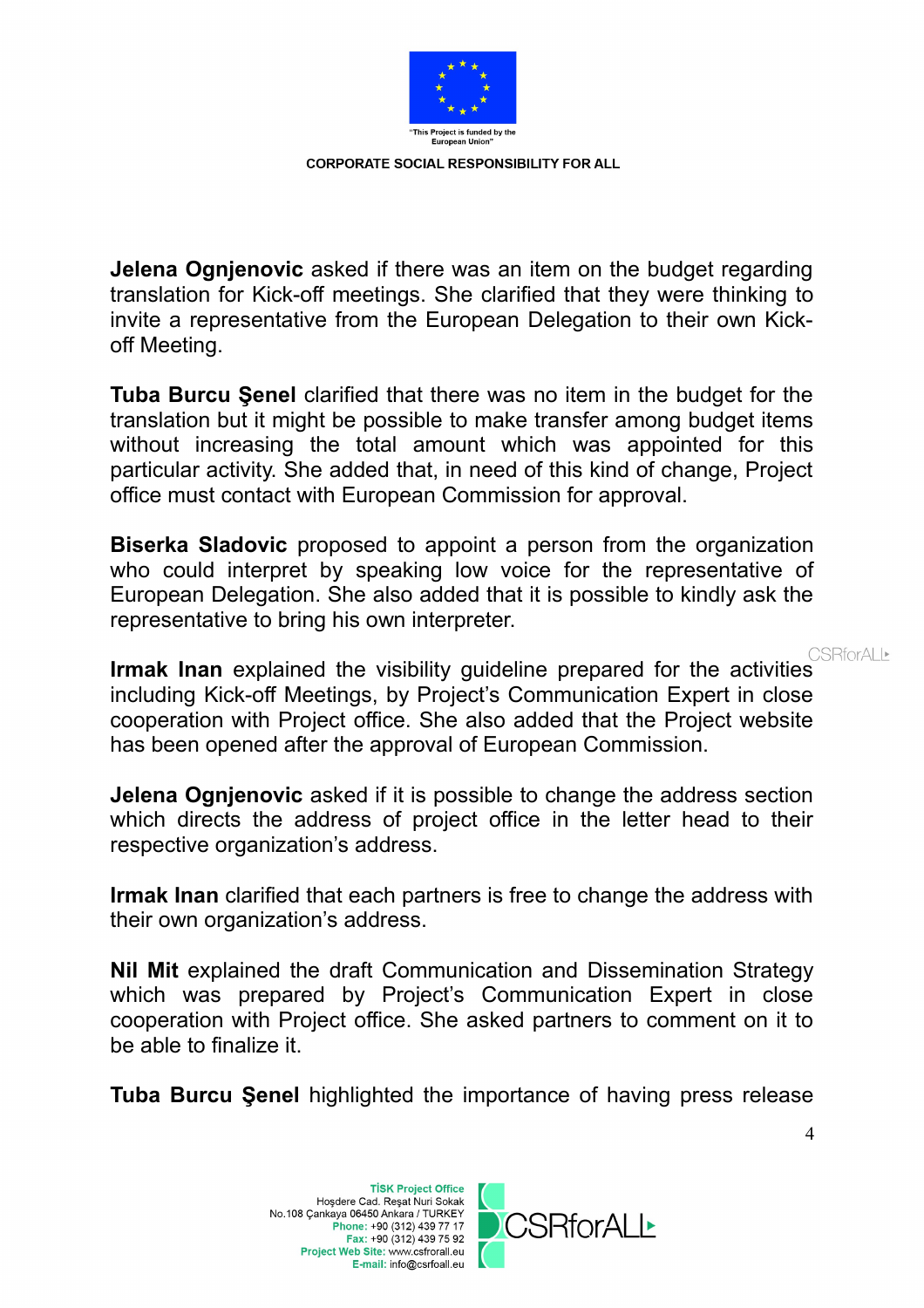

before and after the Kick-off Meetings. She also added that it would be useful to share these press releases both on Project website and their own organization's website.

**Gabriela Ciuciula** noted that they have shared the press release with media before the meeting and they will be sending the press release after the meeting as well.

**Nil Mit** presented the Communication and Dissemination Strategy and requested the partners to make comments especially to the "aim of the project" section.

**Matthias Thorns** indicated that the aim of 'informing organizations about available tools, development trends and so on' must be added to the 'Aim of the Communication and Dissemination Stratgey'. He highlighted that there might be a misleading in the strategy regarding the difference between the aim of Communication Strategy and the objectives of the Project. (Communication and Dissemination Strategy page 4, a-b) He expressed that the target group of the Project is indicated as employer organizations in the Communication and Dissemination Strategy page 4, a-b, while it is stated as both civil society and organizations in the ' Aim of the Communication and Dissemination Strategy'. He noted that the target group shouldn't be indicated as civil society organizations which is a quite broad term; the target group must be specified as employer organizations and companies.He underlined that that the objectives of the project and the aim of the Communication and Dissemination Strategy must be totally related.

**Nil Mit** stated that this note will be taken consideration with the Communication expert for necessary changes and the final version of the strategy will be shared with partners.

**Matthias Throns** suggested putting a brief article about the Project on the website of IOE and its newsletter.

> **TİSK Project Office** Hoşdere Cad. Reşat Nuri Sokak No.108 Çankaya 06450 Ankara / TURKEY Phone: +90 (312) 439 77 17 Fax: +90 (312) 439 75 92 Project Web Site: www.csfrorall.eu E-mail: info@csrfoall.eu



**RforALL**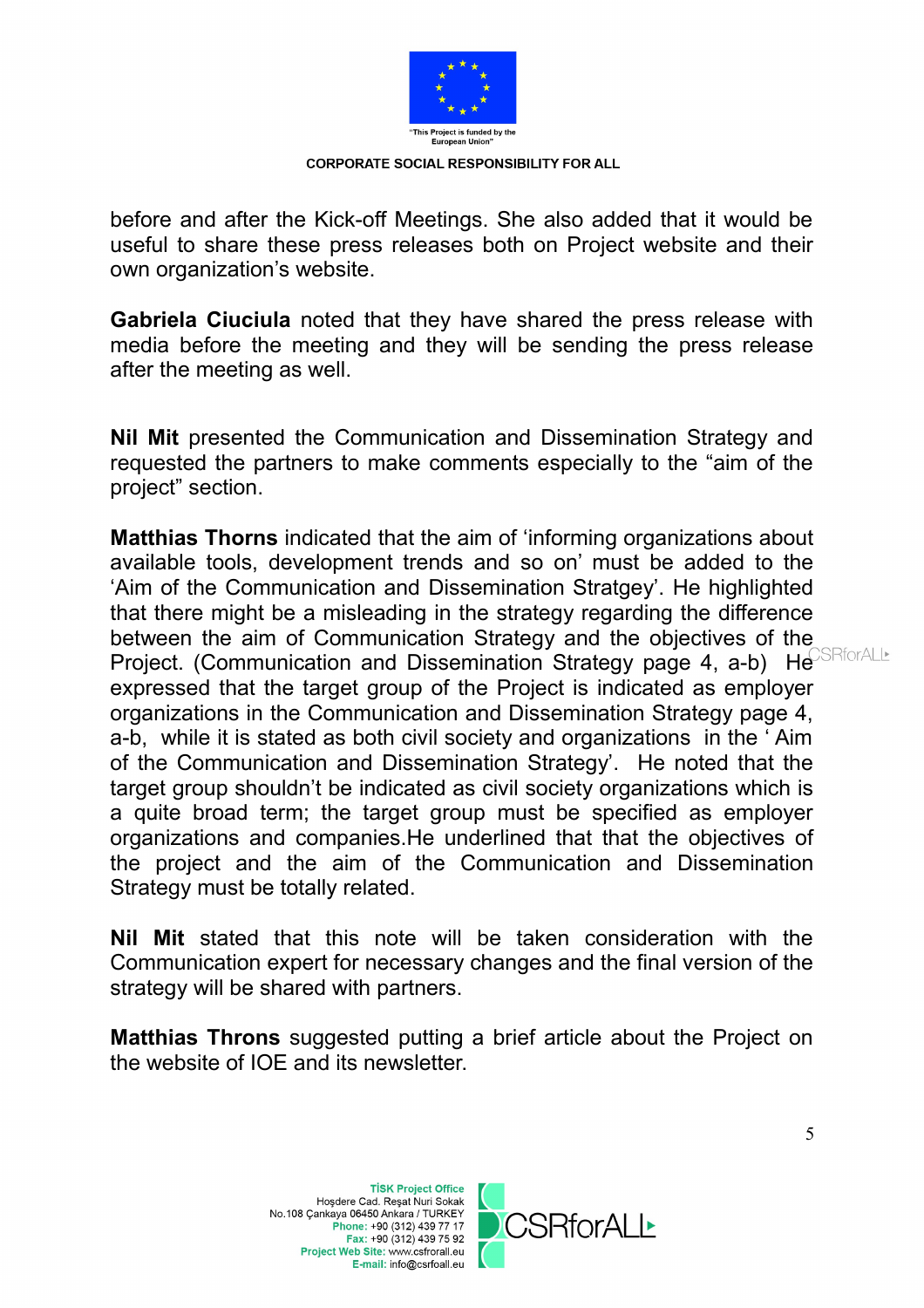

**Nil Mit** presented the very draft version of the poster and asked for partners' suggestion. She clarified that this version is designed just to give an idea and poster should stand as a very important visibility material to which all partners must contribute.

**Matthias Thorns** indicated that the center message must be closer to public for their perception and 'One size fits all' might be just a supportive motto.

**Biserka Sladovic** noted that the use of teeterboard is not efficient since it could be misunderstood by different perspectives.

**Nil Mit** stated that the Communication Expert and designer will be working more closely with Project office and the new versions of Posters will be presented to the partners in soonest convenience.

**Tuba Burcu Şenel** noted that the Project has a budget line for posters as 100 per partner language plus English, in total 600. She suggested to use this budget line divided 50-50 for two different posters which could be designed in different times through Project activities. She indicated that one which expresses the intention of the project, could be printed as 50 for each language and the other one which could give a different message through implementation phase could be printed as 50. She also added that, if partners could find a more efficient way to print more posters with the same budget; that would be implemented as well.

**Nil Mit** highlighted the importance of e-mail correspondence between partners since the deadlines are the priority of the Project.

**Tuba Burcu Şenel** noted that during the inception phase, five reports will be written which are Communication and Dissemination Strategy, Project Implementation Plan, Road Map, Operational and Implementation Strategy and Inception Report. She noted that the Road Map and Implementation Plan were prepared by Project team and they are subject to change in case of any requests from partners. She clarified that, although Road Map and Implementation Plan seem similar, there is a

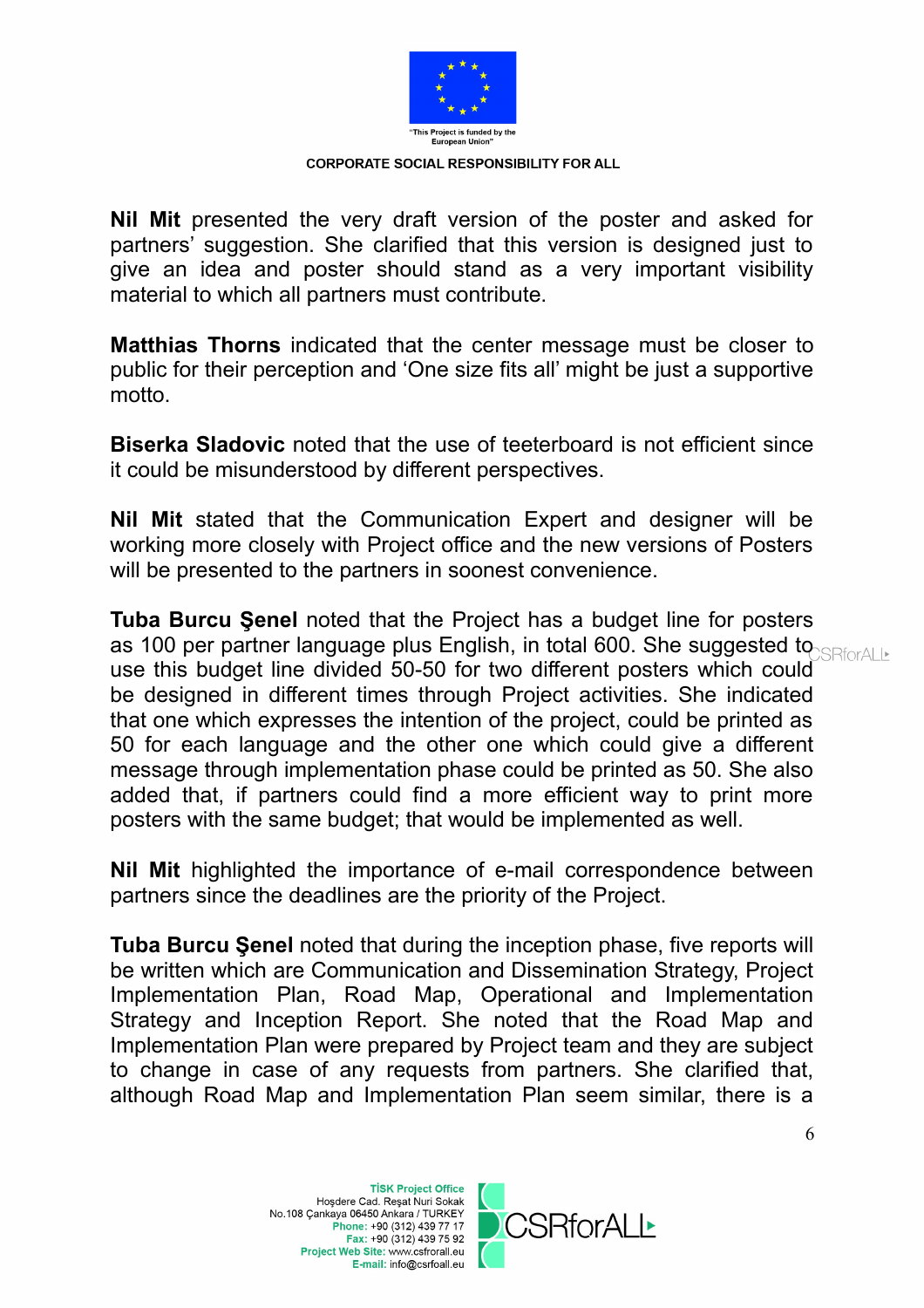

major difference between those documents which is that the Implementation Plan shows all sub activities step by step.

**Nil Mit** noted that these plans will be sent to partners and their suggestions will be taken through track changes so that each partner could easily see the changes done.

**Tuba Burcu Şenel** explained the implementation strategy which must define the strategic point of view to be used during project life cycle. She added that each partner needs to fulfill these chosen strategies and cross check with their activities. She noted that each strategy which will be written on the Implementation Strategy must be followed by each partners since these strategies will be determined by all partners. She clarified that implementation strategy will be defining how each strategy will be implemented through each activity.

**Matthias Thorns** asked if this strategy will be directly taken from Project TOR since the implementation strategy cannot be different from the Project TOR which was approved by European Commission.

**Tuba Burcu Şenel** clarified that it is not the strategy of the Project, it is the operational strategy among partners to be used by implementing the activities.

**Oana Bara** noted that a strategy must have a clear structure which shows important points such as objectives, means of actions, expected results, financial-human resources and time frame.

**Irmak İnan** clarified that this was prepared to be able to decide on strategies and it is not the final version of the main strategy document.

**Biserka Sladovic** proposed to add goals and objectives which should be measurable as well as the results.

**Oana Bara** proposed to draft a template for the Implementation Strategy.

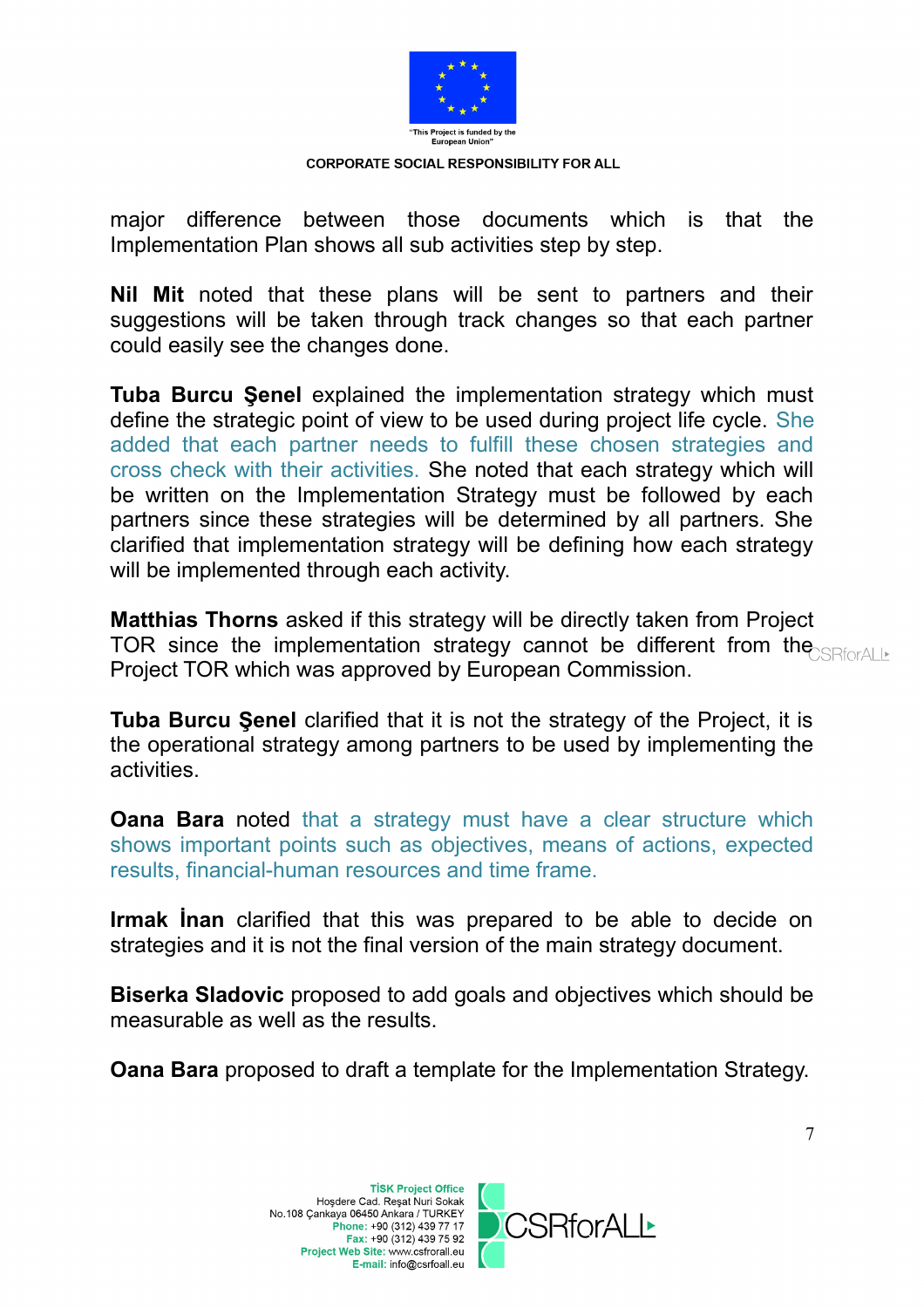

**Nil Mit** highlighted the importance of getting inputs of partners for all documents by 19<sup>th</sup> of March. She also added Project office will be sharing the second draft of the documents on 22th of March and documents will be finalized on  $25<sup>th</sup>$  of March.

**Tuba Burcu Şenel** clarified that an Inception Report needs to be prepared in the end of April to be present to European Commission for their approval. She also added that the Inception Report must include the things we have learned during the inception period, suggestions for changes for the implementation period such as the number of people who will attend the activities during the implementation period and so on. She highlighted that the Project will not be able to go on the activities of the implementation period and use the financial resources before the Inception Report is approved by the European Commission. She also added that the Project office aims to send the Inception Report to the Commission before the deadline which is  $30<sup>th</sup>$  of April.

**Nil Mit** noted that, before sending the Inception Report to European **SREPTION** Commission, she aimed to send it to European Delegation for their recommendations so that the deadline for the Inception Report might be  $15<sup>th</sup>$  of April.

**Tuba Burcu Şenel** requested from partners to read the Project document once more with that point of view in the mind for changes and if they see any issue which needs to be touched upon in the Inception Report, inform Project office in soonest convenience, latest by March  $21^{st}$ . She highlighted that the inception report should be easily readable by the people in the European Commission and directly goes to point.

**Jelena Ognjenovic** asked if Project coordinator prepares the draft Inception report and partners comment or there will be another method.

**Tuba Burcu Şenel** highlighted that in order to prepare the Inception Report, Project office needs to have the requests on necessary changes from partners. She also added that if there are changes on number of people who could attend meetings or anything regarding budget items,

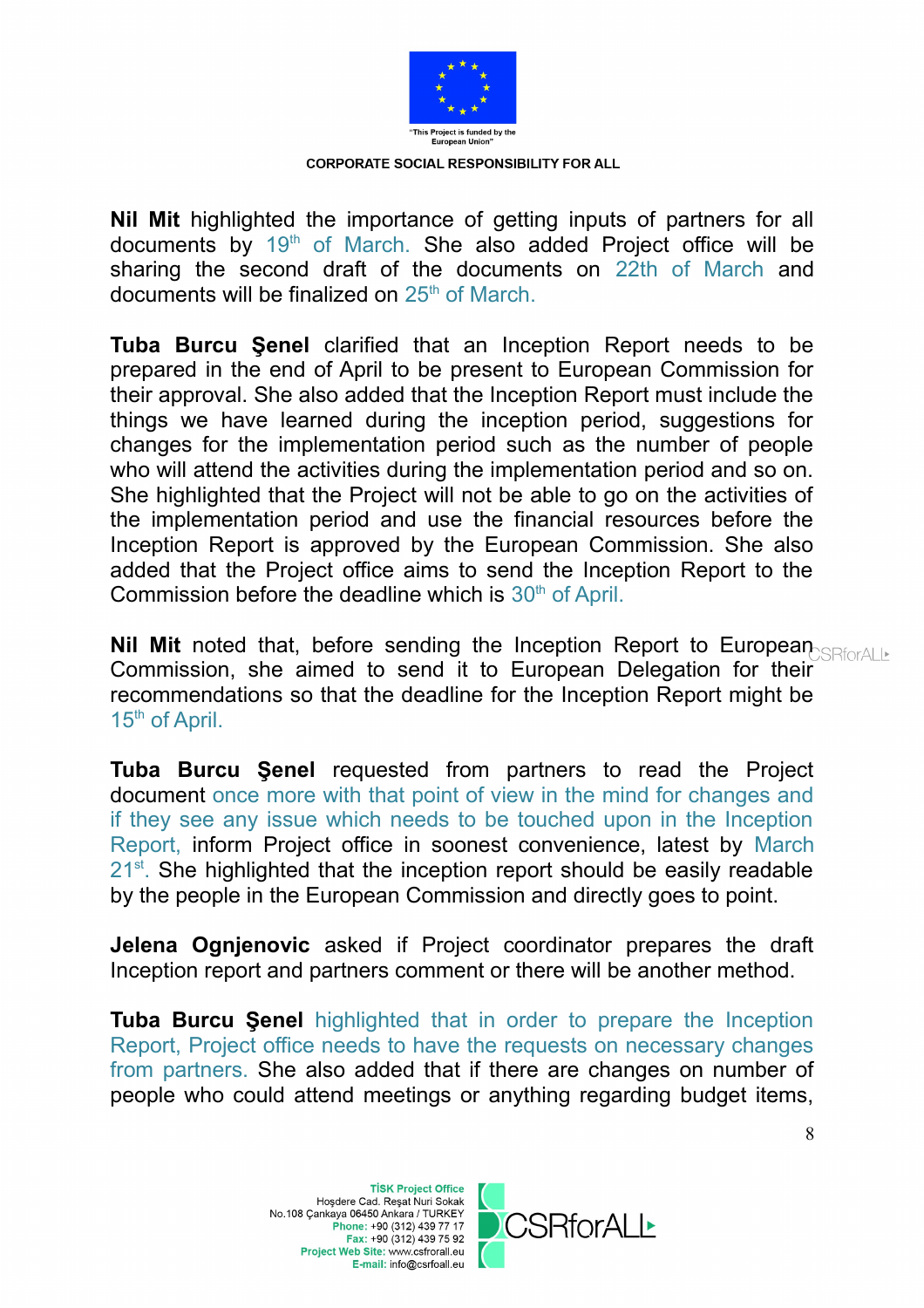

they must be pointed in the Inception Report. She indicated that the Inception report will a have financial part which must include the financial issues through Inception Period.

**Nil Mit** highlighted the importance of having all Kick-off Meetings until the end of March since the Kick-off Meeting in Turkey on 18th of April would be the final one which all partners are invited.

**Tuba Burcu Şenel** highlighted that the Kick-off Meeting in Ankara could be a good opportunity to have an extra informal PSC Meeting since the Project has two days per diem in the budget for this particular activity

**Matthias Thorns** asked the aim of the Inception Conference which will be taking place in Belgrade in May.

**Tuba Burcu Şenel** indicated that this conference will be similar to the one the Projects attended in Brussels in January. She noted that European Commission committed three meetings during the life cycles of  $SIRford$ the Projects, which are Opening Conference, Inception Conference and Closing conference. She also added that in the Inception Conference, all Projects who have gained fund from the Partnership Framework, will be sharing their experiences regarding the Inception Period and will be having guidance by European Commission regarding the Implementation Period.

**Tuba Burcu Şenel** explained the required number of PSC meeting which is indicated in the budget as two in Inception Period and three which must once in every four months in Implementation Period.

**Matthias Thorns** suggested to have the third PSC Meeting in Belgrade right after the Inception Conference which could create chance allocate financial source which is committed to a separate PSC Meeting. He indicated that this could be a good way to spend this money which is for flights and accommodations for another beneficiary activity.

**Tuba Burcu Şenel** highlighted that the third formal PSC Meeting will be



9